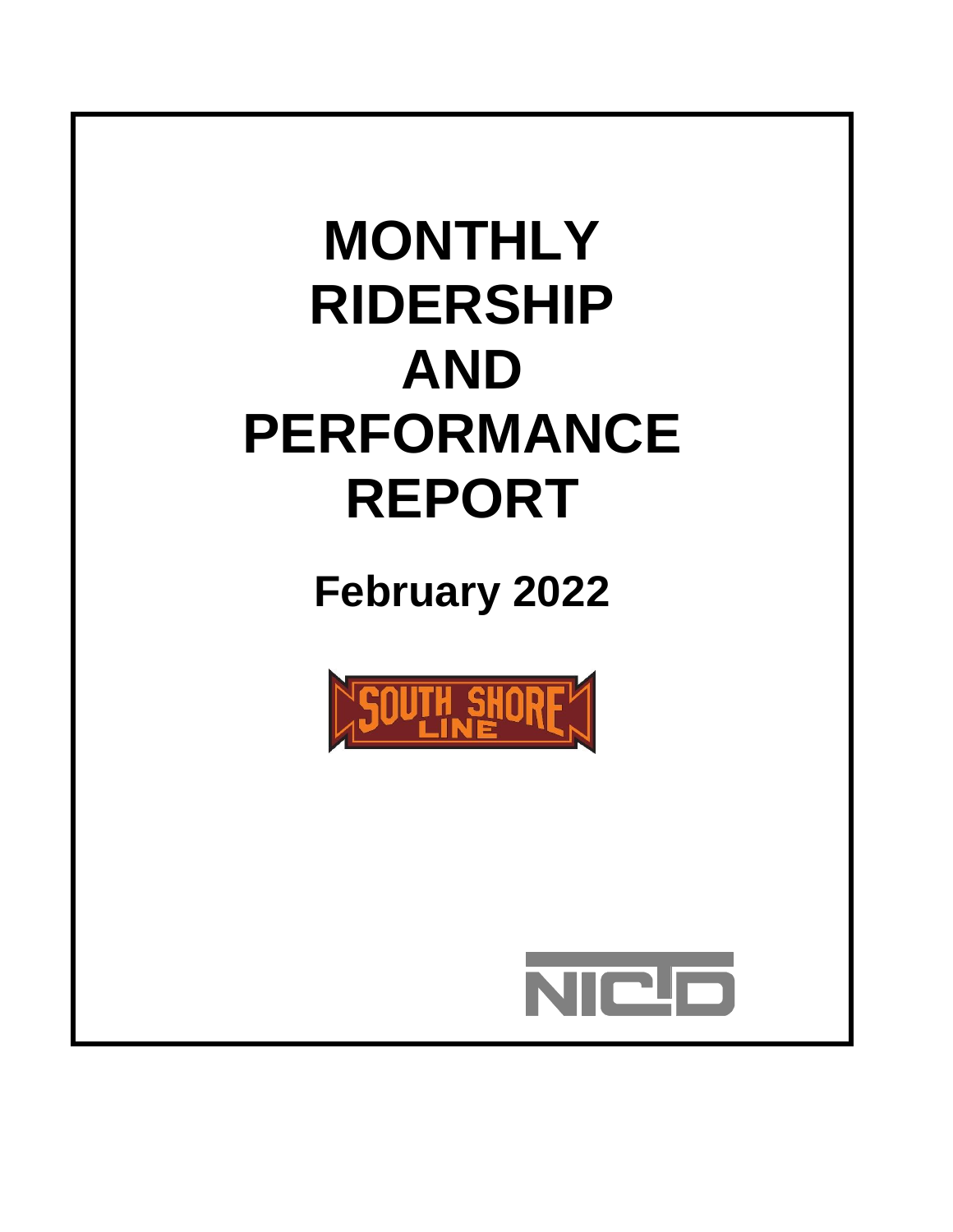#### **FEBRUARY, 2022 MONTHLY PERFORMANCE REPORT**

#### **Ridership**

Ridership for the month of February was up 93.3% when compared to February of 2021 but down 65.6% when compared to February of 2019. Passenger trips for the month of February were 76,350 for 2022, 39,497 for 2021, and 222,250 for 2019. Monthly ridership trends for 2022 through February put the ridership recover by December of 2022 around 45% of normal ridership when compared to 2019.



### **Weekday Travel**

Average weekday travel was up 90.9% when compared to February of 2021 but down 67.1% when compared to February of 2019. Average weekday trips were recorded as 3,166 in 2022, 1,658 in 2021, and 9,615 in 2019. The average peak travel was up 95.0% over 2021 but down 71.5% over 2019. Off-peak travel was up 83.2% over 2021 but down 51.9% over 2019.

#### **Weekend**

February weekend ridership was up 105.7% over 2021 but down 56.5% over 2019 with an average ridership of 1,629 in 2022, 792 in 2021, and 3,744 in 2019.

| Ridership Over Last 12 Months: March through February |           |           |          |         |           |           |          |  |
|-------------------------------------------------------|-----------|-----------|----------|---------|-----------|-----------|----------|--|
|                                                       | 2018/19   | 2019/20   | % Change | 2020/21 | % Change  | 2021/22   | % Change |  |
| Total                                                 | 3,354,721 | 3,335,920 | $-0.56%$ | 572,336 | $-82.84%$ | 1,089,728 | 90.40%   |  |
| Weekday                                               | 2,849,387 | 2,839,424 | $-0.35%$ | 482,522 | $-83.01%$ | 849,513   | 76.06%   |  |
| Peak                                                  | 2,076,356 | 2,078,925 | 0.12%    | 316,342 | $-84.78%$ | 507,748   | 60.51%   |  |
| Off Peak                                              | 773,031   | 760,499   | $-1.62%$ | 166,180 | $-78.15%$ | 341,765   | 105.66%  |  |
| <b>Weekend</b>                                        | 505,334   | 496,496   | $-1.75%$ | 89,814  | $-81.91%$ | 240,215   | 167.46%  |  |
| South Bend                                            | 241,862   | 240,060   | $-0.75%$ | 61,374  | $-74.43%$ | 150,257   | 144.82%  |  |

#### **Analysis over last 12 months:**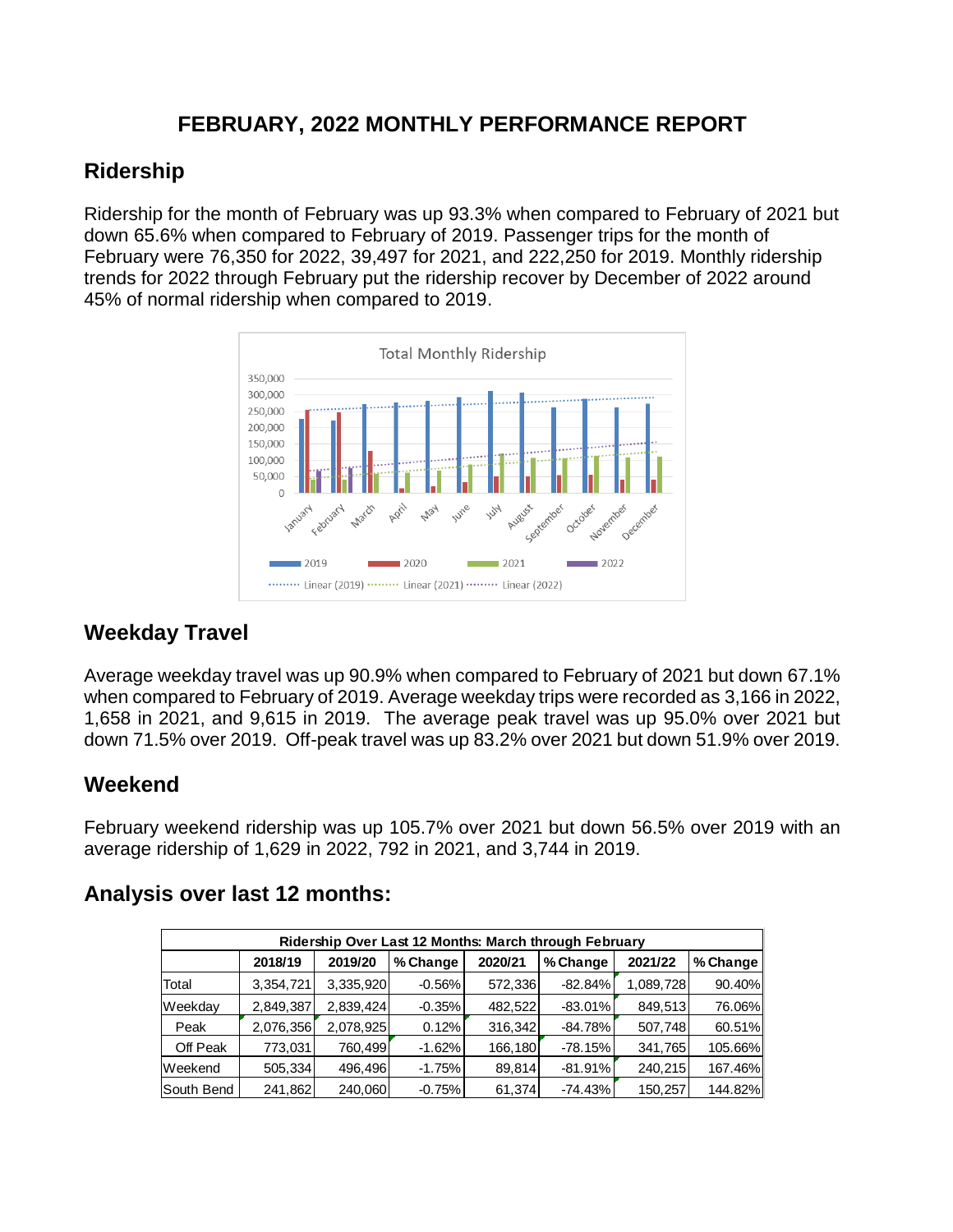#### **Revenue**

The number of tickets sold in February has increased 102.6% for February of 2022 compared to 2021. Ticket revenue is up 96.8% for 2022 compared to 2021. Sales from digital sources represents 70.2% of ticket sales and 75.4% of revenue in 2022.

|                       |                |        | <b>Total Ticket Sales: February</b> |         |           |          |
|-----------------------|----------------|--------|-------------------------------------|---------|-----------|----------|
|                       | <b>Tickets</b> |        |                                     |         |           |          |
| <b>Method of Sale</b> | 2021           | 2022   | % Change                            | 2021    | 2022      | % Change |
| <b>Ticket Agent</b>   | 5,051          | 7,539  | 49.3%                               | 85,262  | 128,030   | 50.2%    |
| Vending Machine       | 8,283          | 16,361 | 97.5%                               | 139,147 | 228,807   | 64.4%    |
| Conductor             | 11,184         | 16,578 | 48.2%                               | 82,689  | 122,523   | 48.2%    |
| Mobile App            | 15,468         | 40,546 | 162.1%                              | 210,756 | 539,651   | 156.1%   |
| <b>Total</b>          | 39,986         | 81,024 | 102.6%                              | 517,853 | 1,019,011 | 96.8%    |

#### **On Time Performance**

**Rush hour** – Overall, 83.5% of A.M. and P.M. rush hour trains were on time in February 2022, compared to 69.4% in February of 2021. A train is considered to be on time when it arrives at its terminal within 5 minutes and 59 seconds of its scheduled arrival time (industry standard). 90.6% of all rush hour trains arrived at their terminal station within 10 minutes of the scheduled arrival time. 83.3% of westbound morning rush hour service was on time compared to 62.1% in February 2021; while eastbound rush hour trains reported an on time performance of 83.6% compared to 77.5% in February 2021. A total of 30 out of 180 westbound rush hour trains were delayed in February. Of those 30, 11 experienced delays greater than 15 minutes. The eastbound rush hour trains had a total of 26 out of 159 trains delayed in February. Of those 26, 11 experienced delays greater than 15 minutes.<sup>1</sup>

|                  | <b>RANGE OF RUSH HOUR DELAYS (in minutes)</b> |      |       |                |  |  |  |  |
|------------------|-----------------------------------------------|------|-------|----------------|--|--|--|--|
|                  | <b>February</b>                               |      |       |                |  |  |  |  |
| Range            | a.m.                                          | p.m. | Total | <b>Percent</b> |  |  |  |  |
| $6 - 10$         | 14                                            | 10   | 24    | 7.1%           |  |  |  |  |
| $11 - 15$        | 5                                             | 5    | 10    | 2.9%           |  |  |  |  |
| 16-20            | 1                                             | 1    | 2     | 0.6%           |  |  |  |  |
| 21-30            | 2                                             | 1    | 3     | 0.9%           |  |  |  |  |
| $31 - 59$        | 5                                             | 3    | 8     | 2.4%           |  |  |  |  |
| $60+$            | 3                                             | 6    | 9     | 2.7%           |  |  |  |  |
| Annulled         | Ω                                             | 1    | 1     |                |  |  |  |  |
| On Time          | 150                                           | 133  | 283   |                |  |  |  |  |
| <b>Total Ran</b> | 180                                           | 159  | 339   |                |  |  |  |  |

l <sup>1</sup>Weekday rush-hour trains operate 9 westbound and 8 eastbound per day.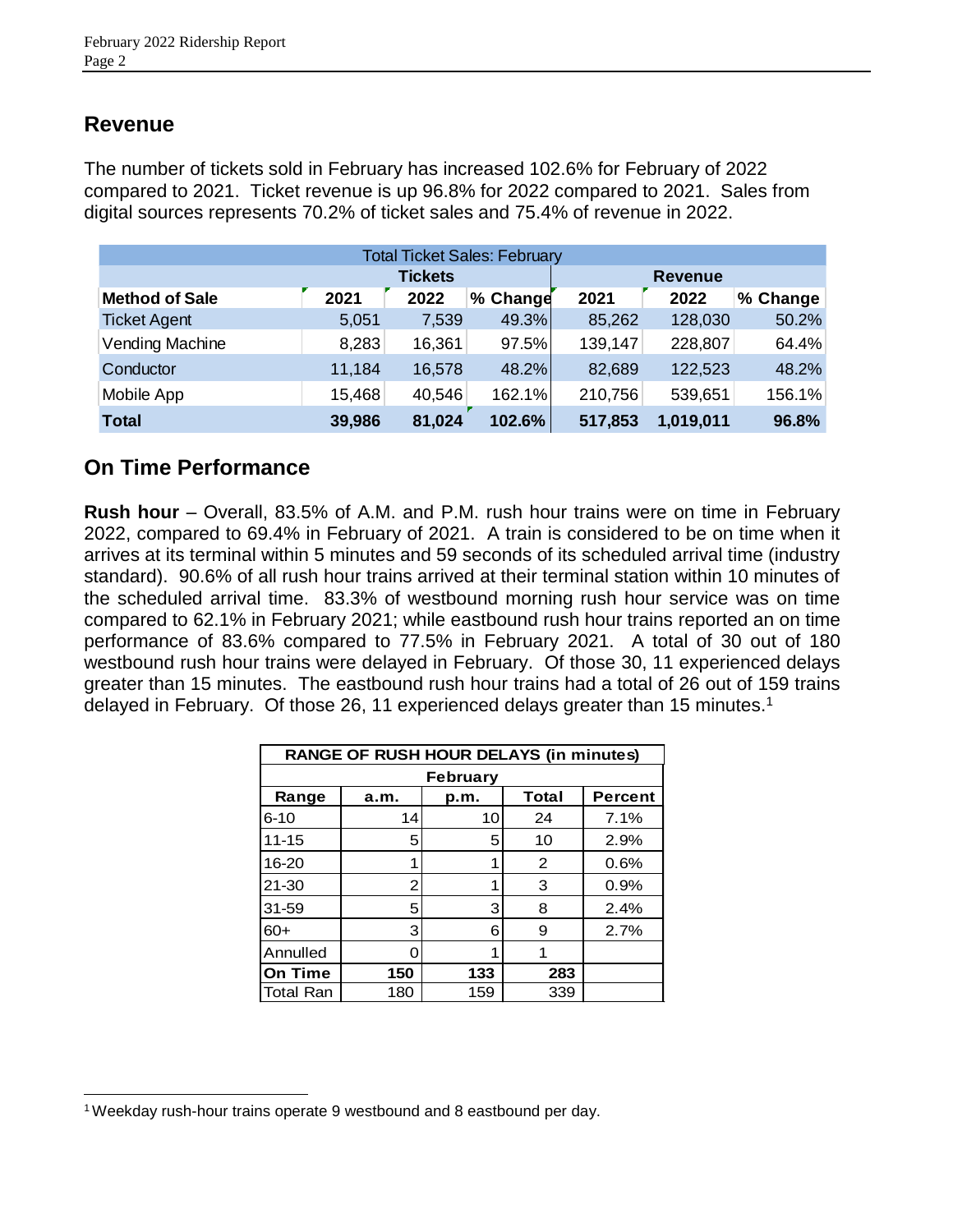**Overall** – The SSL scheduled 1,020 trains in February and experienced 178 delays in excess of 5 minutes (ranging from 6-240 minutes) with a median delay of 12 minutes. February of 2021 experienced 3 annulled trains. In February 2021 the South Shore Line scheduled 1,020 trains with 302 delays in excess of 5 minutes (ranging from 6-155 minutes) with a median delay of 14 minutes. February of 2021 experienced 25 annulled trains.



| <b>Cumulative On Time Comparison</b> |       |       |  |  |  |  |  |
|--------------------------------------|-------|-------|--|--|--|--|--|
| Thru Feb.                            | 2021  | 2022  |  |  |  |  |  |
| Weekday                              | 79.9% | 86.7% |  |  |  |  |  |
| Peak                                 | 77.3% | 87.6% |  |  |  |  |  |
| Off-peak                             | 81.6% | 86.1% |  |  |  |  |  |
| Weekend                              | 78.7% | 79.2% |  |  |  |  |  |
| <b>Overall</b>                       | 79.7% | 85.4% |  |  |  |  |  |

**Delays caused by railroad maintenance.** Besides the unexpected delays, passengers may also experience delays caused by railroad construction and maintenance projects. Every effort is made to schedule this work during off-peak and weekends to keep the impact of delays to a minimum. We also post service bulletins in the stations and on our web site in advance of anticipated delays.

Construction of the Double Track Northwest Indiana Project began on February 28, 2022. NICTD has contracted out bussing services in order to transport passengers around track outages necessary to facilitate construction. Staff will continually monitor this service to ensure delays are kept to a minimum.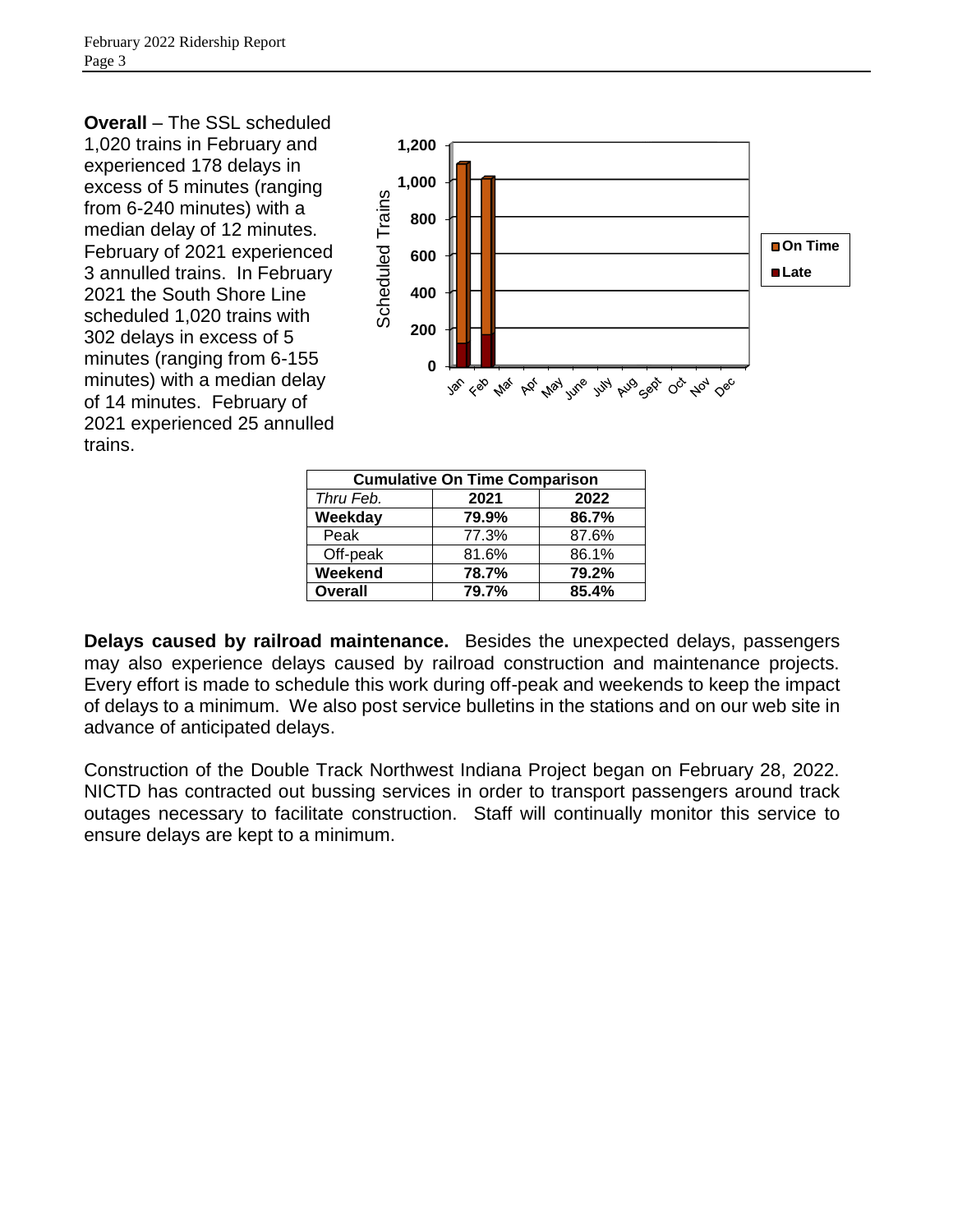|      | ANNULLED TRAINS OR DELAYS IN EXCESS OF 59 MINUTES |                |                             |      |         |                |                          |  |  |
|------|---------------------------------------------------|----------------|-----------------------------|------|---------|----------------|--------------------------|--|--|
| Date | Train #                                           | <b>Minutes</b> | Reason                      | Date | Train # | <b>Minutes</b> | Reason                   |  |  |
| 1/3  | $\overline{7}$                                    | 62             | <b>Catenary Wire Issues</b> | 2/7  | 7       | 136            | Vehicle struck a pole.   |  |  |
|      | 14                                                | 72             | Catenary Wire Issues        |      | 107     | 60             | Vehicle struck a pole.   |  |  |
|      | 106                                               | Anulled        | <b>Catenary Wire Issues</b> |      | 207     | 116            | Vehicle struck a pole.   |  |  |
|      | 108                                               | 226            | Catenary Wire Issues        | 2/16 | 18      | 62             | Delayed by red signal.   |  |  |
|      | 110                                               | Anulled        | <b>Catenary Wire Issues</b> | 2/18 | 17      | 115            | Metra electrical issues. |  |  |
|      | 112                                               | 216            | Catenary Wire Issues        |      | 111     | 63             | Metra electrical issues. |  |  |
|      | 114                                               | Anulled        | <b>Catenary Wire Issues</b> |      | 113     | 121            | Metra electrical issues. |  |  |
|      | 203                                               | Anulled        | <b>Catenary Wire Issues</b> |      | 115     | 73             | Metra electrical issues. |  |  |
|      | 205                                               | Anulled        | <b>Catenary Wire Issues</b> |      | 117     | Anulled        | Metra electrical issues. |  |  |
|      | 207                                               | Anulled        | <b>Catenary Wire Issues</b> |      | 118     | 97             | Metra electrical issues. |  |  |
|      | 214                                               | Anulled        | <b>Catenary Wire Issues</b> |      | 119     | 94             | Metra electrical issues. |  |  |
| 1/5  | 101                                               | 126            | <b>Equipment Issues</b>     |      | 209     | 74             | Metra electrical issues. |  |  |
| 1/7  | 424                                               | 62             | Delayed turn of equipment.  |      | 217     | 67             | Metra electrical issues. |  |  |
| 1/15 | 504                                               | 90             | <b>Equipment Issues</b>     |      | 220     | Anulled        | Metra electrical issues. |  |  |
| 2/4  | 6                                                 | 72             | Vehicle stopped on tracks   | 2/19 | 509     | 178            | Vehicle struck a pole.   |  |  |
|      | 14                                                | 96             | Vehicle stopped on tracks   |      | 510     | 91             | Vehicle struck a pole.   |  |  |
|      | 104                                               | 94             | Vehicle stopped on tracks   |      | 511     | 149            | Vehicle struck a pole.   |  |  |
|      | 106                                               | 62             | Vehicle stopped on tracks   |      | 610     | 240            | Vehicle struck a pole.   |  |  |
|      | 205                                               | Anulled        | Vehicle stopped on tracks   |      | 613     | 120            | Vehicle struck a pole.   |  |  |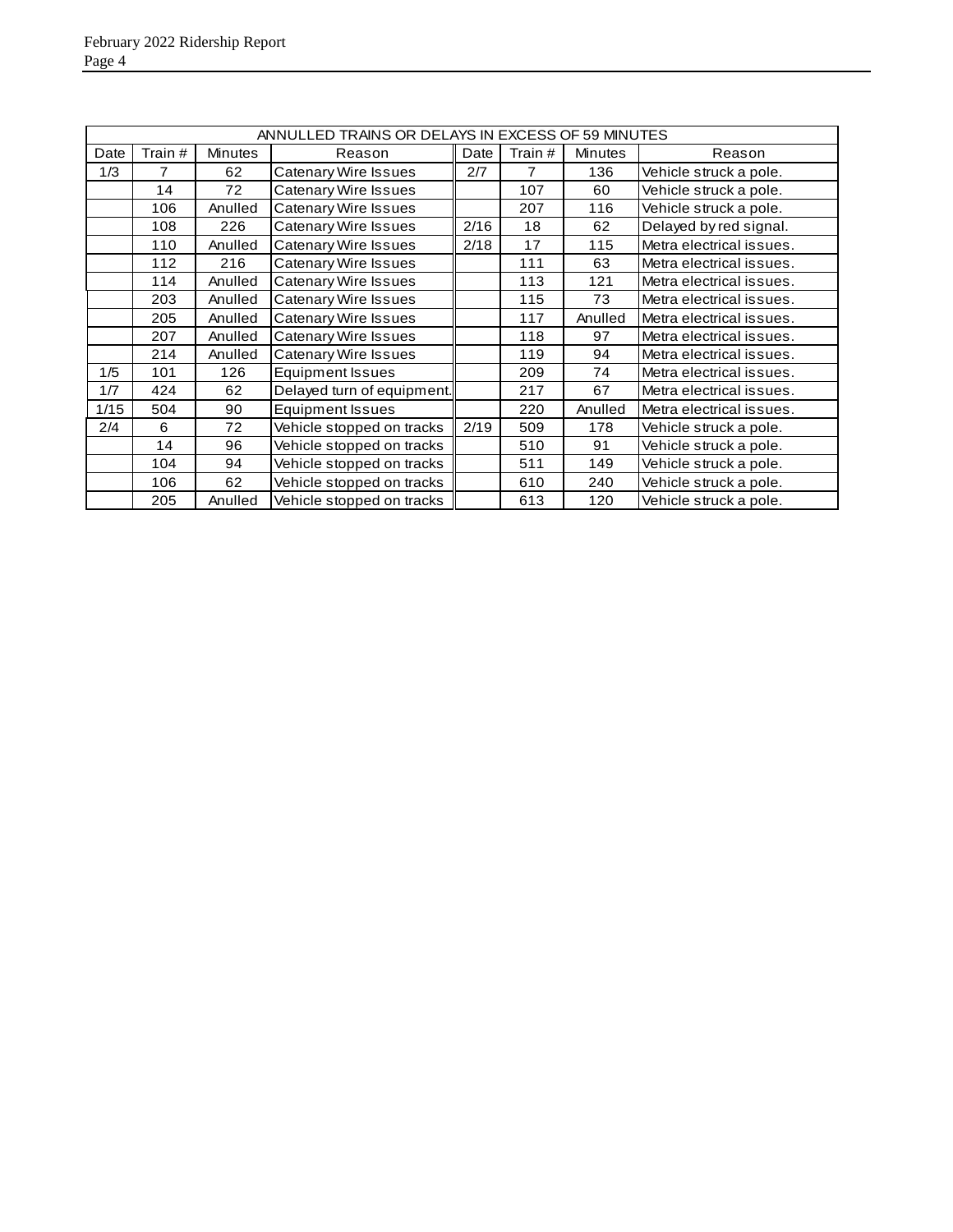|                                       |                   |             | Kidership Keport  |             |            |             |        |
|---------------------------------------|-------------------|-------------|-------------------|-------------|------------|-------------|--------|
|                                       | 2019              | <b>Work</b> | 2021              | <b>Work</b> | 2022       | <b>Work</b> | Change |
|                                       | <b>Passengers</b> | <b>Days</b> | <b>Passengers</b> | <b>Days</b> | Passengers | <b>Days</b> | 20/21  |
| <b>Monthly Ridership</b>              |                   |             |                   |             |            |             |        |
| January                               | 226,385           | 22          | 38,742            | 20          | 66,872     | 21          | 72.6%  |
| February                              | 222,250           | 20          | 39,497            | 20          | 76,350     | 20          | 93.3%  |
| March                                 | 272,150           | 21          | 57,547            | 23          |            |             |        |
| April                                 | 277,549           | 22          | 63,138            | 22          |            |             |        |
| May                                   | 282,752           | 22          | 68,810            | 20          |            |             |        |
| June                                  | 293,325           | 20          | 86,875            | 22          |            |             |        |
| <b>Cumulative Comparison</b>          |                   |             |                   |             |            |             |        |
| January                               | 226,385           | 22          | 38,742            | 20          | 66,872     | 21          | 72.6%  |
| February                              | 448,635           | 42          | 78,239            | 40          | 143,222    | 41          | 83.1%  |
| March                                 | 720,785           | 63          | 135,786           | 63          |            |             |        |
| April                                 | 998,334           | 85          | 198,924           | 85          |            |             |        |
| May                                   | 1,281,086         | 107         | 267,734           | 105         |            |             |        |
| June                                  | 1,574,411         | 127         | 354,609           | 127         |            |             |        |
| Average Weekday Ridership             |                   |             |                   |             |            |             |        |
| January                               | 9,086             |             | 1,589             |             | 2,539      |             | 59.8%  |
| February                              | 9,615             |             | 1,658             |             | 3,166      |             | 91.0%  |
| March                                 | 10,761            |             | 2,053             |             |            |             |        |
| April                                 | 11,182            |             | 2,337             |             |            |             |        |
| May                                   | 11,167            |             | 2,465             |             |            |             |        |
| June                                  | 12,101            |             | 3,175             |             |            |             |        |
| Average Weekday Peak Period Ridership |                   |             |                   |             |            |             |        |
| January                               | 7,052             |             | 1,060             |             | 1,700      |             | 60.4%  |
| February                              | 7,441             |             | 1,088             |             | 2,121      |             | 94.9%  |
| March                                 | 8,116             |             | 1,270             |             |            |             |        |
| April                                 | 8,344             |             | 1,336             |             |            |             |        |
| May                                   | 8,285             |             | 1,475             |             |            |             |        |
| June                                  | 8,627             |             | 1,826             |             |            |             |        |
| Average Weekday Off-Peak Ridership    |                   |             |                   |             |            |             |        |
| January                               | 2,034             |             | 529               |             | 839        |             | 58.6%  |
| February                              | 2,174             |             | 570               |             | 1,045      |             | 83.3%  |
| March                                 | 2,645             |             | 781               |             |            |             |        |
| April                                 | 2,839             |             | 1,001             |             |            |             |        |
| May                                   | 2,881             |             | 989               |             |            |             |        |
| June                                  | 3,473             |             | 1,349             |             |            |             |        |

**Ridership Report**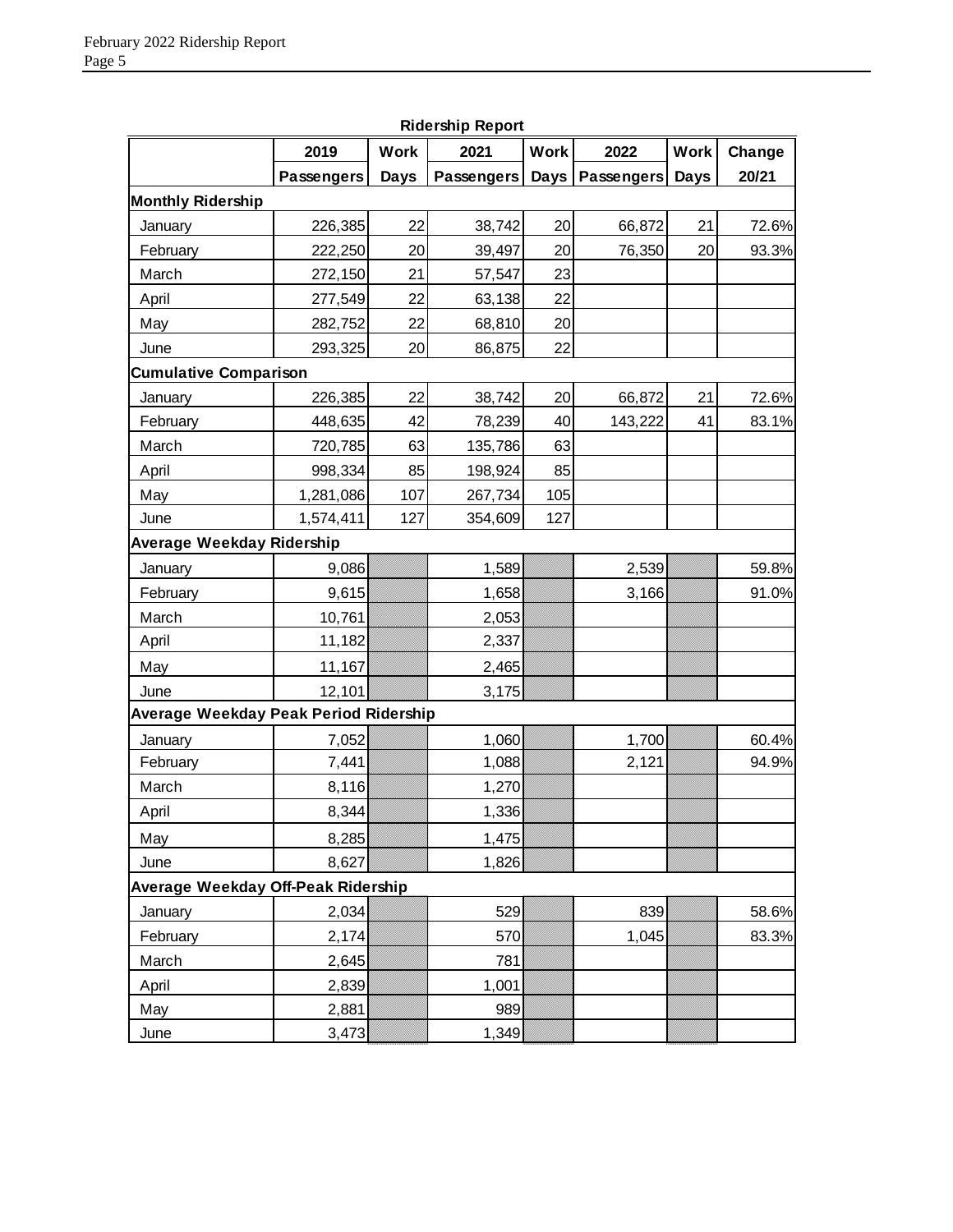|                                             | 2019              | <b>Work</b> | . .<br>2021 | <b>Work</b> | 2022              | Work | Change |
|---------------------------------------------|-------------------|-------------|-------------|-------------|-------------------|------|--------|
|                                             | <b>Passengers</b> | Days        | Passengers  | Days        | <b>Passengers</b> | Days | 20/21  |
| Average Weekend/Holiday Ridership (per day) |                   |             |             |             |                   |      |        |
| January                                     | 2,943             |             | 633         |             | 1,355             |      | 114.1% |
| February                                    | 3,744             |             | 792         |             | 1,629             |      | 105.7% |
| March                                       | 4,617             |             | 1,296       |             |                   |      |        |
| April                                       | 3,943             |             | 1,465       |             |                   |      |        |
| May                                         | 4,121             |             | 1,774       |             |                   |      |        |
| June                                        | 5,132             |             | 2,128       |             |                   |      |        |
| <b>Monthly South Bend Ridership</b>         |                   |             |             |             |                   |      |        |
| January                                     | 14,125            |             | 4,618       |             | 8,972             |      | 94.3%  |
| February                                    | 12,881            |             | 4,932       |             | 8,940             |      | 81.3%  |
| March                                       | 20,397            |             | 7,332       |             |                   |      |        |
| April                                       | 20,180            |             | 10,467      |             |                   |      |        |
| May                                         | 19,127            |             | 10,437      |             |                   |      |        |
| June                                        | 20,088            |             | 3,854       |             |                   |      |        |

#### **Ridership Report**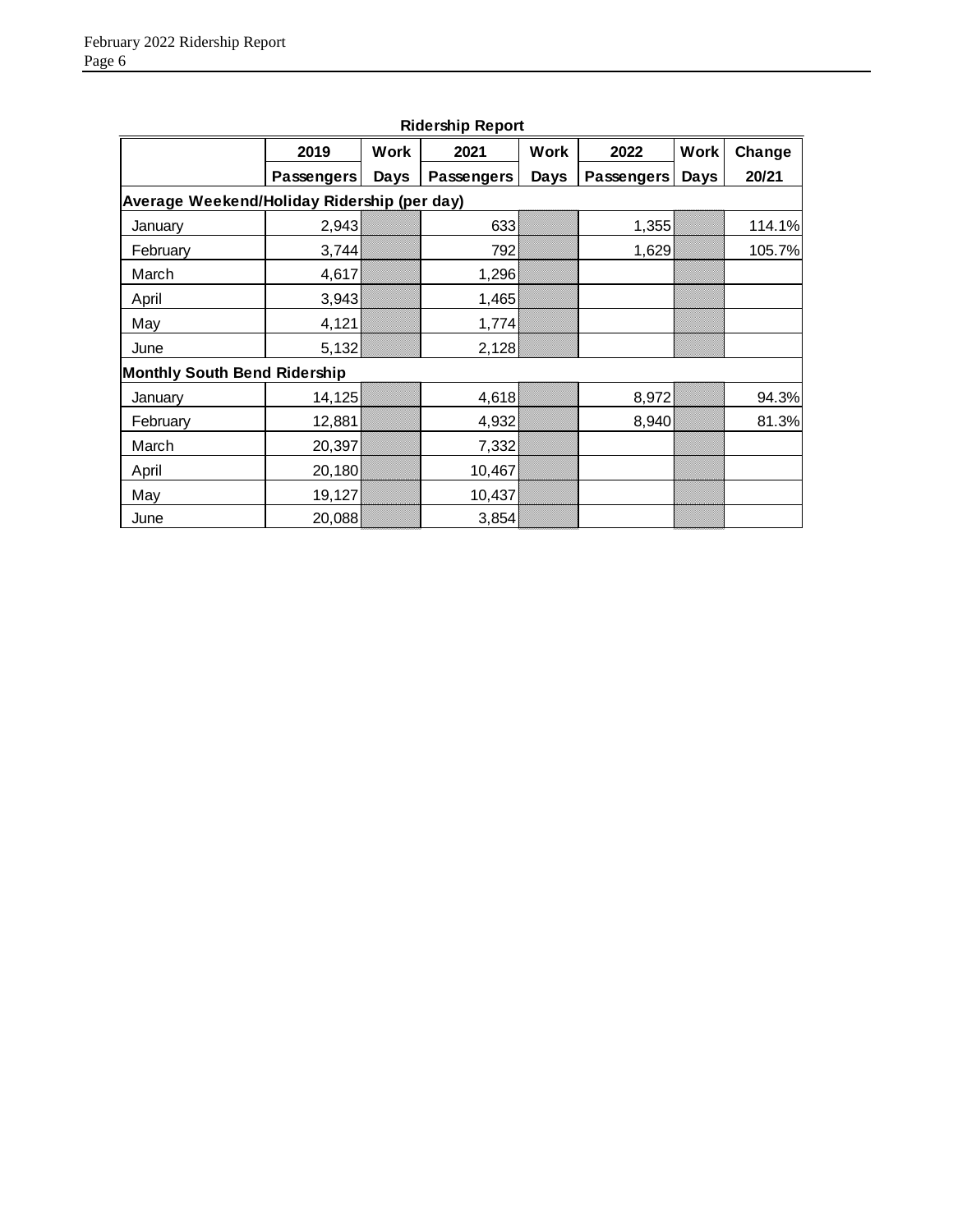

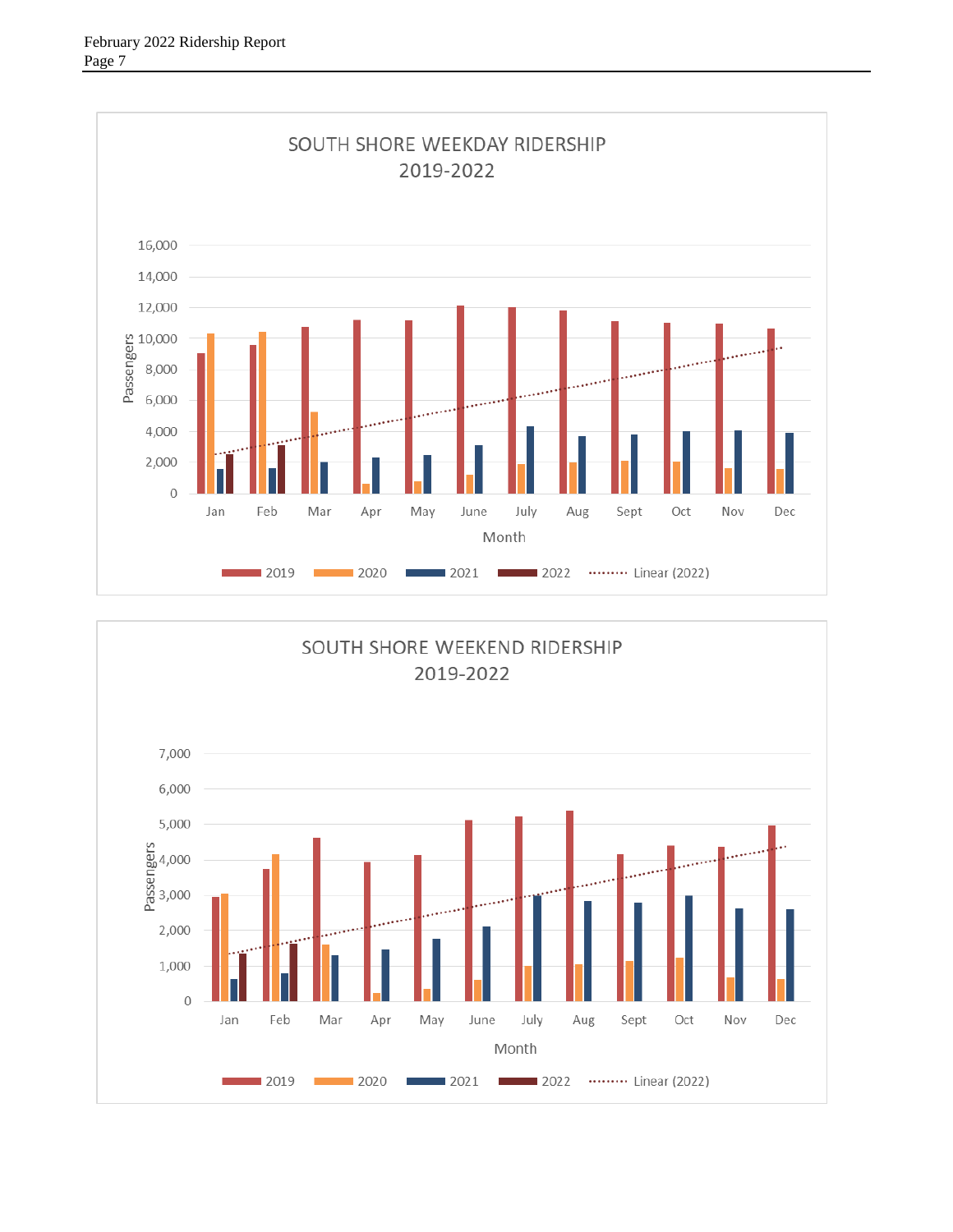

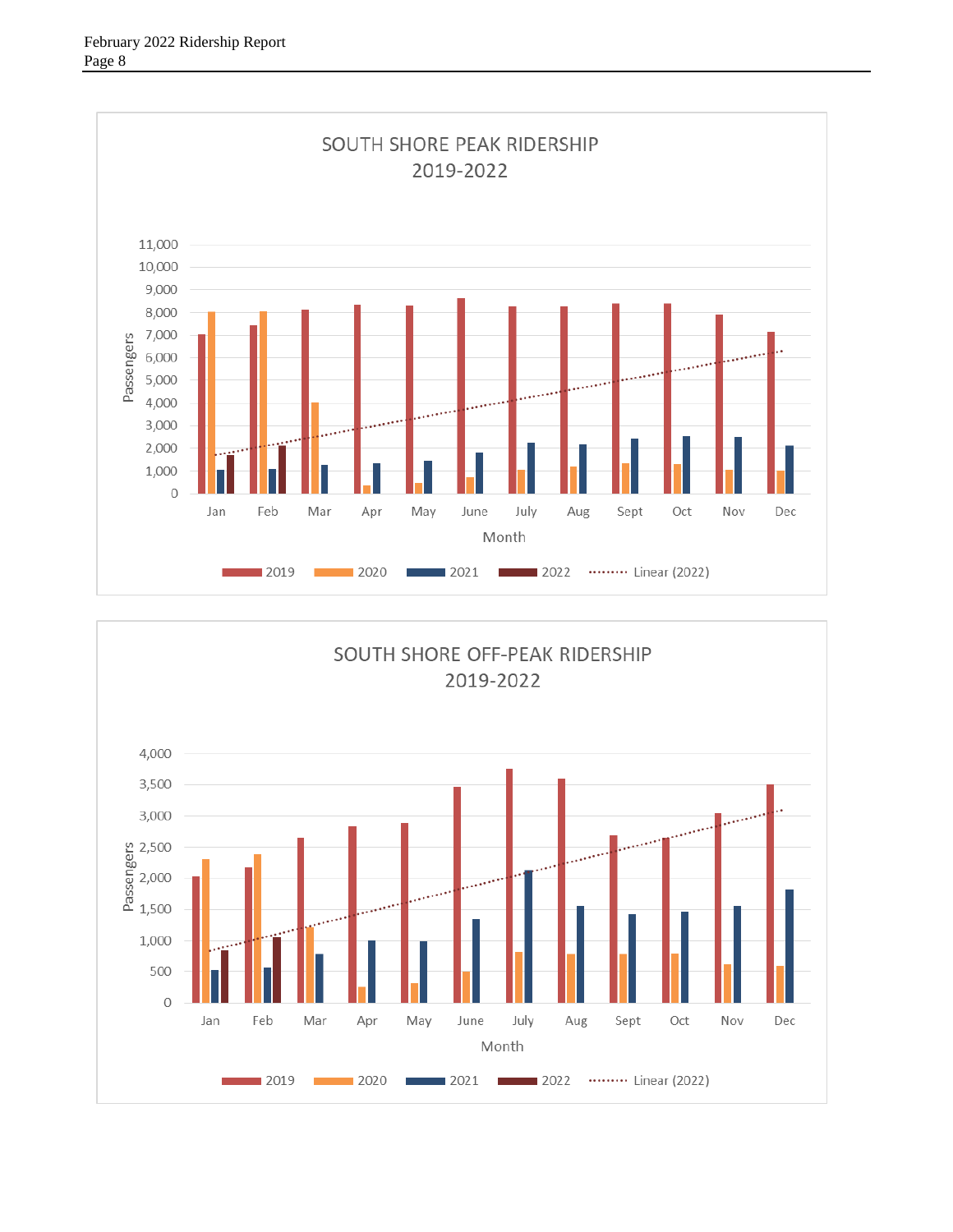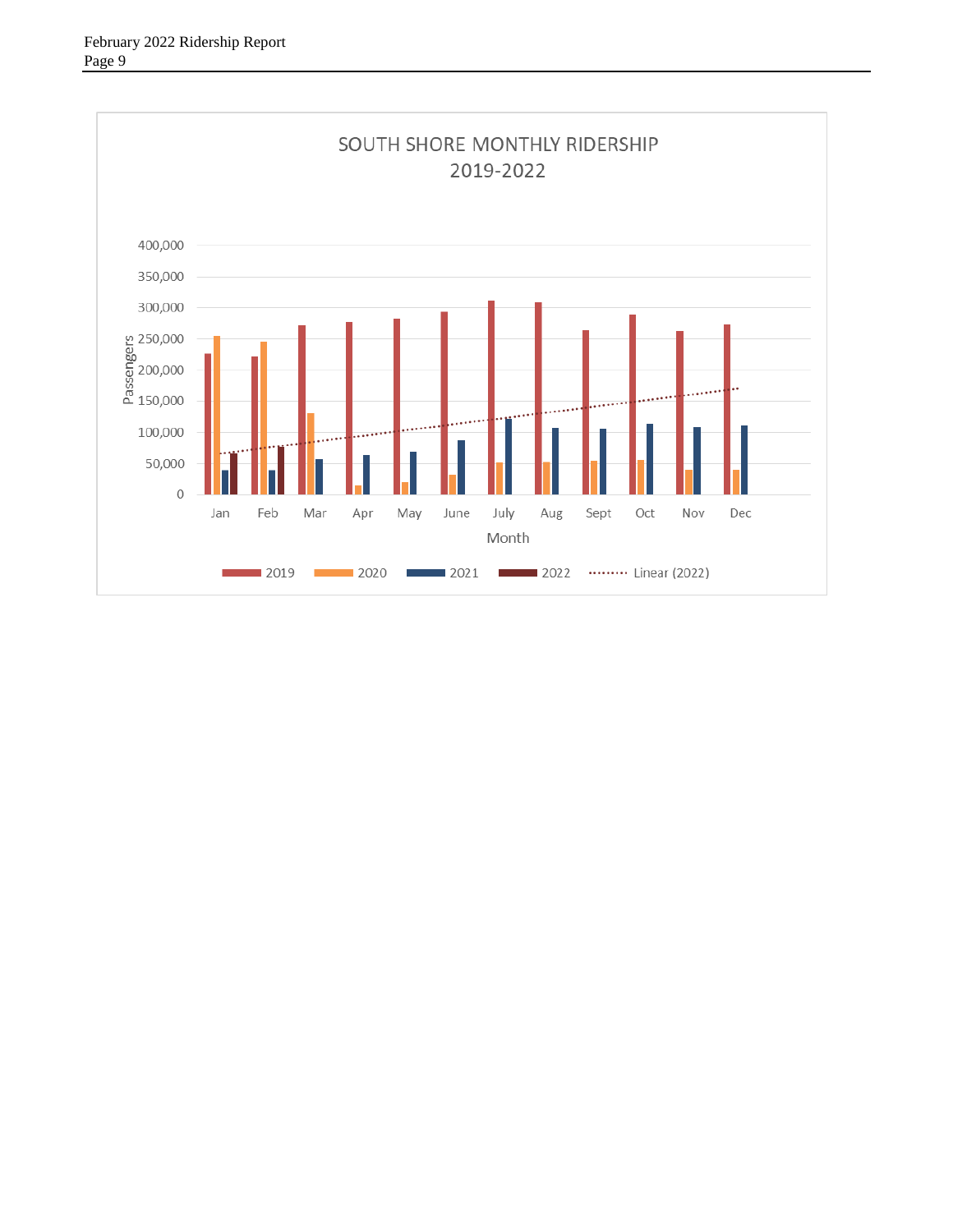#### **Percent on Time: February, 2022**

**Off-Peak** 

|              | Peak         |                       |                | <b>Off-Peak</b> |                | W            |
|--------------|--------------|-----------------------|----------------|-----------------|----------------|--------------|
| <b>Train</b> | Days<br>Late | $%$ on<br><b>Time</b> | <b>Train</b>   | Days<br>Late    | $%$ on<br>Time | <b>Train</b> |
| 102          | 0            | 100.0%                | 14             | 2               | 90.0%          | 600          |
| 104          | 1            | 95.0%                 | 216            | 4               | 80.0%          | 502          |
| $\pmb{6}$    | 6            | 70.0%                 | 116            | 3               | 85.0%          | 504          |
| 106          | $\mathbf 2$  | 90.0%                 | 218            | 3               | 85.0%          | 606          |
| 108          | 1            | 95.0%                 | 18             | 9               | 55.0%          | 506          |
| 110          | 4            | 80.0%                 | 118            | 3               | 85.0%          | 608          |
| 112          | 7            | 65.0%                 | 220            | 1               | 94.7%          | 508          |
| 114          | 5            | 75.0%                 | 20             | 9               | 55.0%          | 610          |
| 214          | 4            | 80.0%                 | 222            | 1               | 95.0%          | 510          |
| 11           | 7            | 65.0%                 | 420            | 0               | 100.0%         | 503          |
| 111          | 1            | 95.0%                 | 22             | 7               | 65.0%          | 603          |
| 113          | 4            | 80.0%                 | 424            | 3               | 85.0%          | 605          |
| 115          | 3            | 85.0%                 | 401            | $\mathbf 0$     | 100.0%         | 505          |
| 17           | 3            | 85.0%                 | 203            | 1               | 95.0%          | 507          |
| 117          | 4            | 78.9%                 | 403            | 1               | 95.0%          | 509          |
| 217          | 1            | 95.0%                 | 205            | 0               | 100.0%         | 511          |
| 119          | 3            | 85.0%                 | 207            | 6               | 70.0%          | 613          |
| Total        | 56           | 83.5%                 | $\overline{7}$ | 5               | 75.0%          | 601          |
| Westbound    | 30           | 83.3%                 | 107            | $\overline{2}$  | 90.0%          | 701          |
| Eastbound    | 26           | 83.6%                 | 9              | 3               | 85.0%          | 703          |
|              |              |                       |                |                 |                |              |

**Late Time Late Time Late Time** 0 100.0% 14 2 90.0% 600 2 75.0% 1 95.0% *216 4 80.0%* 502 0 100.0% *6 70.0%* 116 3 85.0% 504 2 75.0% *2 90.0%* 218 3 85.0% 606 2 75.0% 1 95.0% *18 9 55.0%* 506 4 50.0% *4 80.0%* 118 3 85.0% 608 2 75.0% **7 65.0%** 220 1 94.7% 508 362.5% *5 75.0% 20 9 55.0%* 610 4 50.0% *4 80.0%* 222 1 95.0% 510 2 75.0% **7 65.0%** 420 **0** 100.0% 503 275.0% 1 95.0% *22 7 65.0%* 603 1 87.5% **4 80.0%** 424 3 85.0% 605 0100.0% *3 85.0%* 401 0 100.0% 505 3 62.5% *3 85.0%* 203 1 95.0% 507 4 50.0% **4 78.9%** 403 1 95.0% 509 6 25.0% 1 95.0% 205 0 100.0% 511 1 87.5% *3 85.0% 207 6 70.0%* 613 1 87.5% **Total 56 83.5%** *7 5 75.0%* 601 3 62.5% **Westbound 30 83.3%** 107 2 90.0% 701 0 100.0% **Eastbound 26 83.6%** 9 3 85.0% 703 1 87.5% *8 60.0%* **Eastbound 22 75.0%** 121 1 95.0% **Trains on time less than 123 123** 2 90.0% **95% peak and 85% off peak.** 101 101 2 90.0% **Total 79 84.7% Westbound 45 81.2% Eastbound 34 87.8%**

| eak            |             |                | Off-Peak       |             |              | Weekend/Holiday |             |  |  |
|----------------|-------------|----------------|----------------|-------------|--------------|-----------------|-------------|--|--|
| Days           | $%$ on      | <b>Train</b>   | Days           | $%$ on      | <b>Train</b> | Days            | $%$ on      |  |  |
| Late           | <b>Time</b> |                | Late           | <b>Time</b> |              | Late            | <b>Time</b> |  |  |
| 0              | 100.0%      | 14             | $\overline{2}$ | 90.0%       | 600          | 2               | 75.0%       |  |  |
| 1              | 95.0%       | 216            | 4              | 80.0%       | 502          |                 | 0 100.0%    |  |  |
| 6              | 70.0%       | 116            | 3              | 85.0%       | 504          | 2               | 75.0%       |  |  |
| $\mathbf 2$    | 90.0%       | 218            | 3              | 85.0%       | 606          | $\overline{2}$  | 75.0%       |  |  |
| 1              | 95.0%       | 18             | 9              | 55.0%       | 506          | $\overline{4}$  | 50.0%       |  |  |
| 4              | 80.0%       | 118            | 3              | 85.0%       | 608          | $\overline{2}$  | 75.0%       |  |  |
| 7              | 65.0%       | 220            | 1              | 94.7%       | 508          | 3               | 62.5%       |  |  |
| 5              | 75.0%       | 20             | 9              | 55.0%       | 610          | $\overline{4}$  | 50.0%       |  |  |
| 4              | 80.0%       | 222            | 1              | 95.0%       | 510          | 2               | 75.0%       |  |  |
| $\overline{7}$ | 65.0%       | 420            | 0              | 100.0%      | 503          | $\overline{a}$  | 75.0%       |  |  |
| 1              | 95.0%       | 22             | 7              | 65.0%       | 603          | 1               | 87.5%       |  |  |
| 4              | 80.0%       | 424            | 3              | 85.0%       | 605          |                 | 0 100.0%    |  |  |
| 3              | 85.0%       | 401            | 0              | 100.0%      | 505          | 3               | 62.5%       |  |  |
| 3              | 85.0%       | 203            | 1              | 95.0%       | 507          | 4               | 50.0%       |  |  |
| 4              | 78.9%       | 403            | 1              | 95.0%       | 509          | 6               | 25.0%       |  |  |
| 1              | 95.0%       | 205            | 0              | 100.0%      | 511          | 1               | 87.5%       |  |  |
| 3              | 85.0%       | 207            | 6              | 70.0%       | 613          | 1               | 87.5%       |  |  |
| 56             | 83.5%       | $\overline{z}$ | 5              | 75.0%       | 601          | $\overline{3}$  | 62.5%       |  |  |
| 30             | 83.3%       | 107            | 2              | 90.0%       | 701          |                 | 0 100.0%    |  |  |
| 26             | 83.6%       | 9              | 3              | 85.0%       | 703          | 1               | 87.5%       |  |  |
|                |             | 109            | 1              | 95.0%       | Total        | 43              | 73.1%       |  |  |
|                |             | 209            | 2              | 90.0%       | Westbound    | 21              | 70.8%       |  |  |
|                |             | 19             | 8              | 60.0%       | Eastbound    | 22 <sup>1</sup> | 75.0%       |  |  |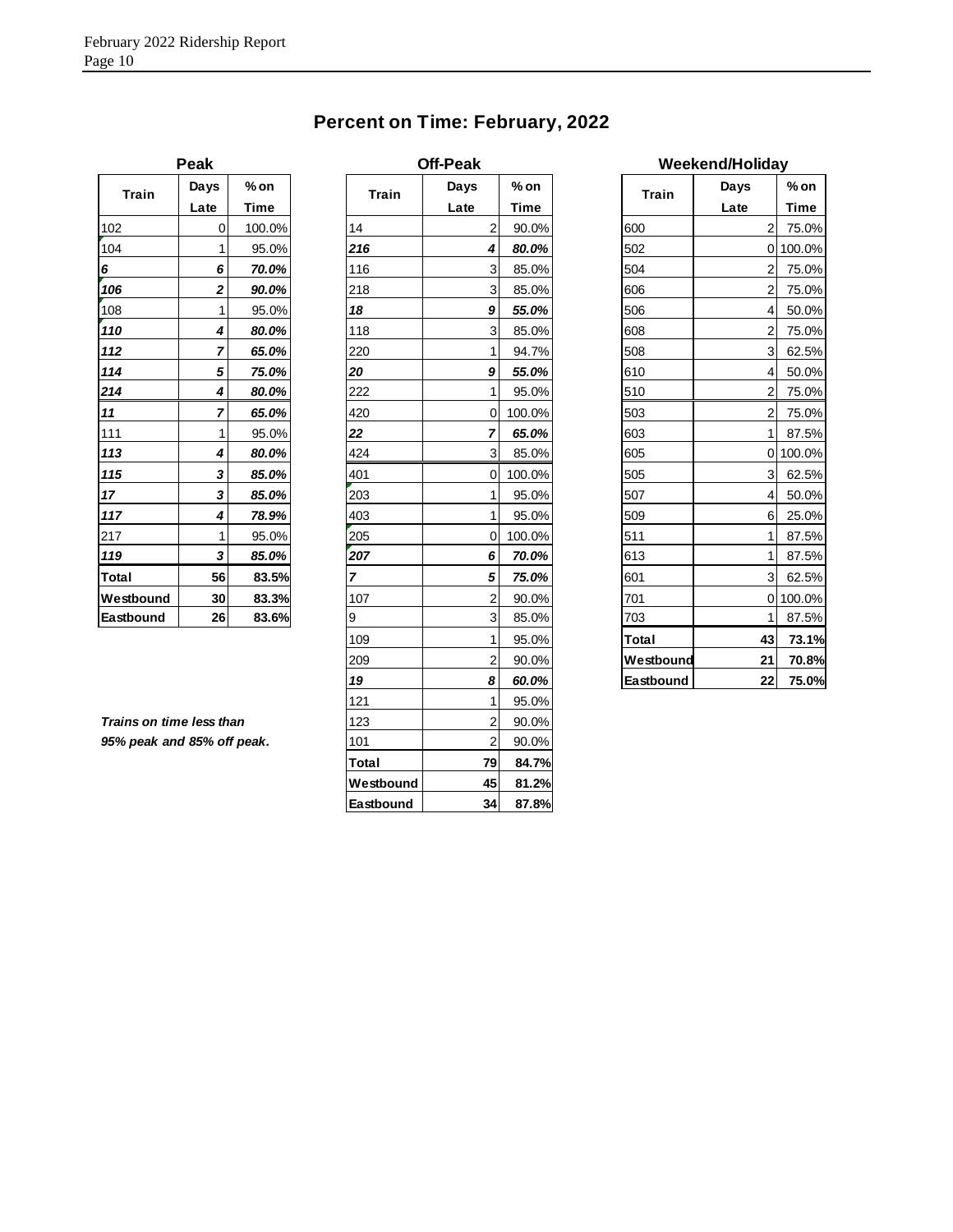| <b>REASONS (weekday)</b><br>AMT<br>0.0%<br>0 | <b>REASONS</b> (weekend)<br>AMT<br>0 |
|----------------------------------------------|--------------------------------------|
|                                              |                                      |
|                                              |                                      |
| $\overline{7}$<br>5.2%<br>CAR                | $\overline{2}$<br>CAR                |
| $\mathbf{1}$<br>CAT<br>0.7%                  | CAT<br>$\mathbf 0$                   |
| $\mathbf 0$<br><b>DBS</b><br>0.0%            | $\overline{0}$<br><b>DBS</b>         |
| 8<br><b>DMW</b><br>5.9%                      | <b>DMW</b><br>1                      |
| 1<br><b>DSR</b><br>0.7%                      | <b>DSR</b><br>0                      |
| 3<br><b>DSS</b><br>2.2%                      | 1<br>DSS                             |
| $\mathbf 0$<br><b>FRR</b><br>0.0%            | <b>FRR</b><br>$\mathbf 0$            |
| $\overline{\mathbf{4}}$<br>FΤI<br>3.0%       | 6<br><b>FTI</b>                      |
| <b>HLD</b><br>$\overline{0}$<br>0.0%         | <b>HLD</b><br>$\overline{0}$         |
| 9<br>LMU<br>6.7%                             | LMU<br>1                             |
| 30<br><b>MET</b><br>22.2%                    | 10<br><b>MET</b>                     |
| <b>OET</b><br>1<br>0.7%                      | <b>OET</b><br>$\mathbf 0$            |
| 14<br>10.4%<br><b>OPR</b>                    | 3<br><b>OPR</b>                      |
| $\overline{c}$<br><b>OTH</b><br>1.5%         | <b>OTH</b><br>$\mathbf 0$            |
| $\overline{\mathbf{4}}$<br>PAS<br>3.0%       | 5<br>PAS                             |
| 1<br>POL<br>0.7%                             | POL<br>$\overline{0}$                |
| <b>PTC</b><br>1<br>0.7%                      | <b>PTC</b><br>$\mathbf 0$            |
| 10<br>PTI<br>7.4%                            | 3<br>PTI                             |
| <b>SUB</b><br>$\mathbf 0$<br>0.0%            | $\mathbf 0$<br><b>SUB</b>            |
| $\overline{4}$<br>SVS<br>3.0%                | $\overline{2}$<br>SVS                |
| <b>TOD</b><br>$\overline{0}$<br>0.0%         | $\overline{0}$<br>TOD                |
| 5<br>TRK<br>3.7%                             | $\mathbf 0$<br><b>TRK</b>            |
| 19<br><b>TRS</b><br>14.1%                    | 9<br><b>TRS</b>                      |
| UTL<br>$\overline{0}$<br>0.0%                | UTL<br>$\overline{0}$                |
| $\mathbf 0$<br>VAN<br>0.0%                   | VAN<br>0                             |
| 11<br>WTR<br>8.1%                            | WTR<br>0                             |
| 135<br><b>TOTAL</b><br>100.0%                | 43<br><b>TOTAL</b>                   |

DSR-Speed Restriction

DSS-Reduced speed due to restrictive signal FRR-Freight train interference from crossing FTI-Freight train interference on NICTD track

HLD-Station delay related to passenger

boarding

LMU-Late make up(includes turn of equipment) MET-Metra delays

PTC-Positive train control delays PTI-Passenger train interference SUB-Substation SVS-Servicing (adding/removing equipment) TOD-Train order delay TRK-Track/wayside malfunction UTL-Utility power outage

WTR-Weather

NICTD follows the industry standard in defining a train as on time if it arrives at its terminal within 5 minutes and 59 seconds.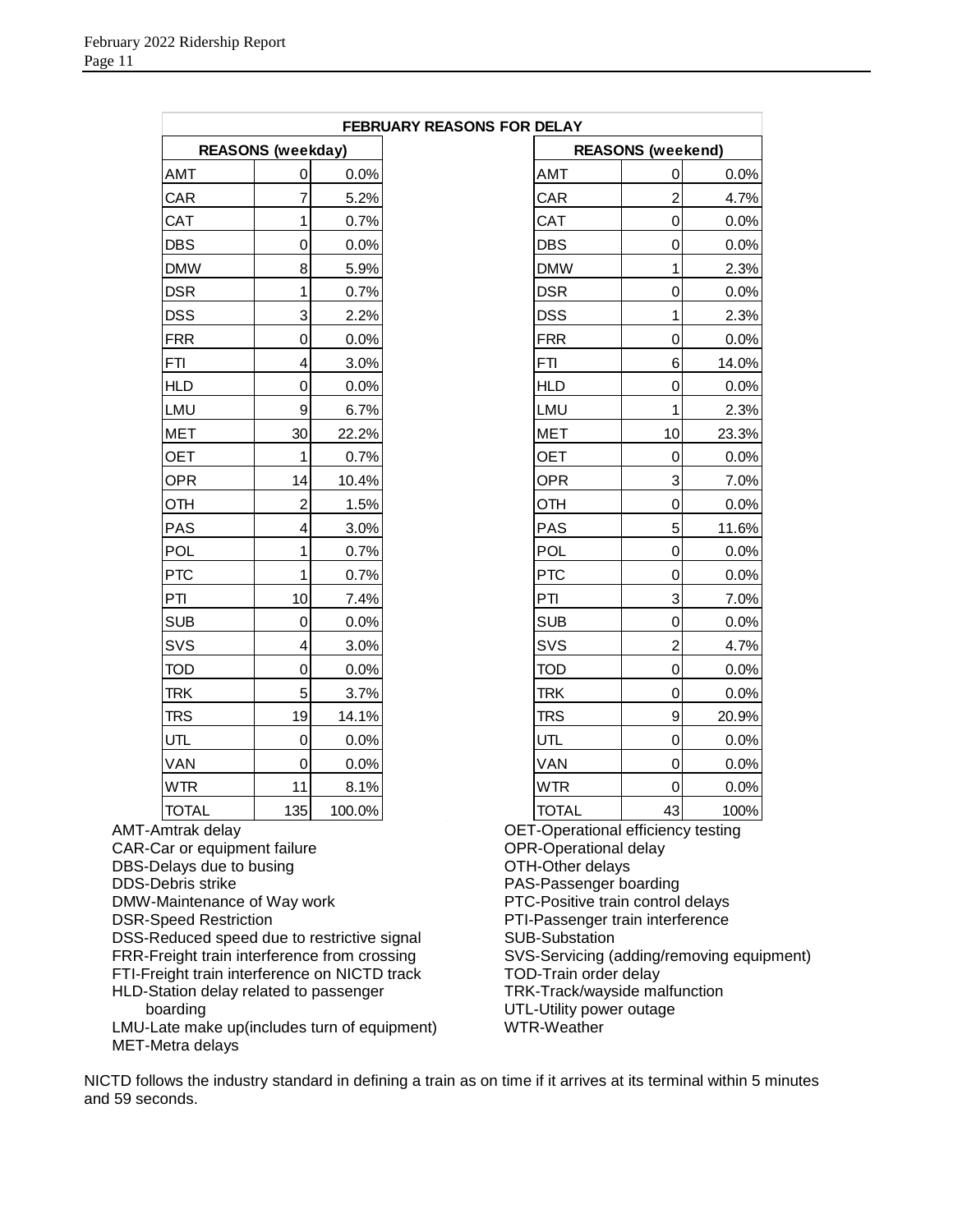#### **Train Days % on Days % on Train Days % on Late Time Late Time Late Time** 102 | 0| 100.0%| |14 | 5| *87.8%*| ||600 2| 88.9%| 104 1 97.6% 216 6 85.4% 502 2 88.9% *6 11 73.2% 116 7 82.9%* 504 6 66.7% 106 5 87.5% 216 5 87.8% 606 6 66.7% **108** | 5| **87.8%** | |18 | 17| 58.5% | | 506 | 6| 66.7% | 110 6 85.0% 118 6 85.4% 608 4 77.8% 112 | 9| 78.0%| |**218** | 1| **97.5%**| ||508 | 5| 72.2%| *114 6 85.0% 20 12 70.7%* 610 5 72.2% **214** | **4** | **90.0%** | **200 | 1 | 97.6% | 510 | 2 88.9% | 11 12 70.7% 120 100.0% 503 1603** 161 161 **170.0%** 1603 163.3% *111 2 95.1% 22 10 75.6%* 603 2 88.9% 113 4 90.2% 422 5 87.8% 605 0 100.0% **115 3 92.7% 401 1 97.6% 505 505 512.2%** *17 6 85.4%* 203 2 95.0% 507 9 50.0% **117 8 80.0% 103** 2 95.1% 509 8 55.6% **217 | 1 97.6% 20**5 | 0 100.0% 511 | 2 88.9% **119 3 92.7% 10 1 207 1 9 77.5% 613 1 94.4%** Total 86 87.6% *7 16 61.0%* 601 3 83.3% Westbound 47 87.1% *107 6 85.4%* 701 1 94.4% Eastbound 39 88.1% *9 7 82.9%* 703 3 83.3% *109 3 92.7%* Total 75 79.2% 209 3 92.7% Westbound 38 76.5% **19 11 73.2% Eastbound 37 81.3%** 121 1 97.6% *Trains on time less than 95% peak 123 7 82.9%* **and 85% off peak.** 101  $\begin{array}{|c|c|c|c|c|} \hline \end{array}$  87.8% Total 148 86.1% Westbound 75 84.7% Eastbound 73 87.2% **Train**

| Peak           |                       |
|----------------|-----------------------|
| Days<br>Late   | $%$ on<br><b>Time</b> |
| $\mathbf 0$    | 100.0%                |
| 1              | 97.6%                 |
| 11             | 73.2%                 |
| 5              | 87.5%                 |
| 5              | 87.8%                 |
| 6              | 85.0%                 |
| 9              | 78.0%                 |
| 6              | 85.0%                 |
| 4              | 90.0%                 |
| 12             | 70.7%                 |
| 2              | 95.1%                 |
| $\overline{4}$ | 90.2%                 |
| 3              | 92.7%                 |
| 6              | 85.4%                 |
| 8              | 80.0%                 |
| 1              | 97.6%                 |
| 3              | 92.7%                 |
| 86             | 87.6%                 |
| 47             | 87.1%                 |
| 39             | 88.1%                 |
|                |                       |
|                |                       |
|                |                       |

#### **Cumulative Percent on Time Thru February, 2022**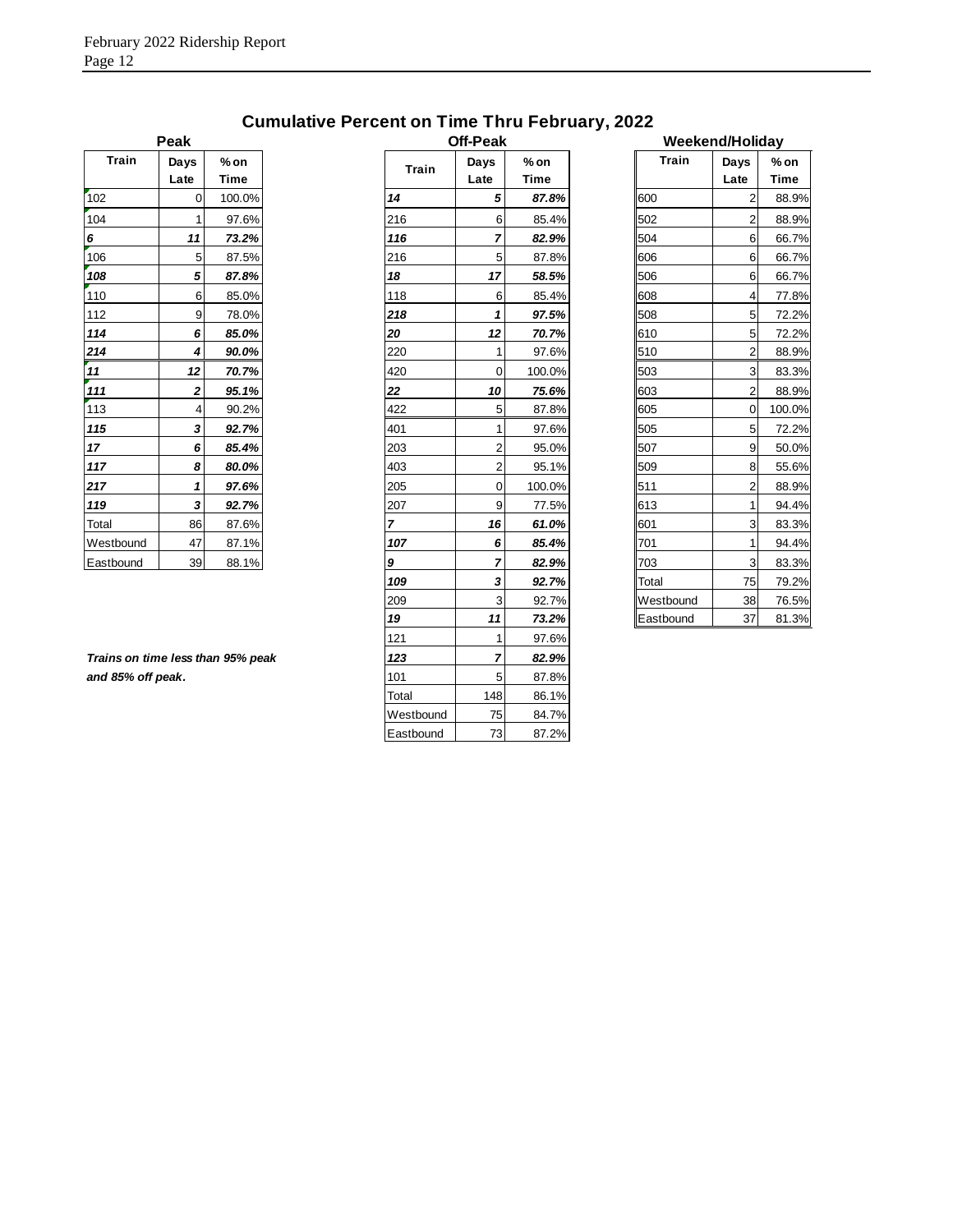| <b>REASONS (weekday)</b> |                 |        |  |  |  |  |
|--------------------------|-----------------|--------|--|--|--|--|
| AMT                      | 1               | 0.4%   |  |  |  |  |
| CAR                      | 13              | 5.6%   |  |  |  |  |
| <u>CAT</u>               | 8               | 3.4%   |  |  |  |  |
| DBS                      | 0               | 0.0%   |  |  |  |  |
| <b>DMW</b>               | 21              | 9.0%   |  |  |  |  |
| <b>DSR</b>               | 1               | 0.4%   |  |  |  |  |
| DSS                      | 10              | 4.3%   |  |  |  |  |
| <b>FRR</b>               | 1               | 0.4%   |  |  |  |  |
| <b>FTI</b>               | 9               | 3.8%   |  |  |  |  |
| <b>HLD</b>               | 0               | 0.0%   |  |  |  |  |
| LMU                      | 11              | 4.7%   |  |  |  |  |
| MET                      | 48              | 20.5%  |  |  |  |  |
| OET                      | 1               | 0.4%   |  |  |  |  |
| <u>OPR</u>               | $\overline{23}$ | 9.8%   |  |  |  |  |
| OTH                      | 4               | 1.7%   |  |  |  |  |
| PAS                      | 5               | 2.1%   |  |  |  |  |
| <b>POL</b>               | 4               | 1.7%   |  |  |  |  |
| <b>PTC</b>               | 1               | 0.4%   |  |  |  |  |
| PTI                      | 21              | 9.0%   |  |  |  |  |
| <b>SUB</b>               | 1               | 0.4%   |  |  |  |  |
| SVS                      | 4               | 1.7%   |  |  |  |  |
| <b>TOD</b>               | 0               | 0.0%   |  |  |  |  |
| <b>TRK</b>               | 10              | 4.3%   |  |  |  |  |
| <b>TRS</b>               | 19              | 8.1%   |  |  |  |  |
| UTL                      | $\overline{2}$  | 0.9%   |  |  |  |  |
| VAN                      | 0               | 0.0%   |  |  |  |  |
| WTR                      | 16              | 6.8%   |  |  |  |  |
| TOTAL                    | 234             | 100.0% |  |  |  |  |

| Cumulative Reasons for Delays Thru February, 2022 |  |  |  |  |  |
|---------------------------------------------------|--|--|--|--|--|
|---------------------------------------------------|--|--|--|--|--|

|            | <b>REASONS (weekday)</b> |        |              | <b>REASONS</b> (weekend) |           |              | <b>TOTAL</b>   |            |
|------------|--------------------------|--------|--------------|--------------------------|-----------|--------------|----------------|------------|
| AMT        | 1                        | 0.4%   | <b>AMT</b>   | 0                        | 0.0%      | <b>AMT</b>   | 1              | 0.3%       |
| CAR        | 13                       | 5.6%   | CAR          | 6                        | 8.0%      | CAR          | 19             | 6.1%       |
| CAT        | 8                        | 3.4%   | CAT          | $\mathbf{0}$             | 0.0%      | CAT          | 8              | 2.6%       |
| DBS        | $\mathbf 0$              | 0.0%   | <b>DBS</b>   | $\mathbf 0$              | 0.0%      | <b>DBS</b>   | $\Omega$       | 0.0%       |
| DMW        | 21                       | 9.0%   | <b>DMW</b>   | $\mathbf{1}$             | 1.3%      | <b>DMW</b>   | 22             | 7.1%       |
| DSR        | 1                        | 0.4%   | <b>DSR</b>   | 0                        | 0.0%      | <b>DSR</b>   | $\mathbf{1}$   | 0.3%       |
| DSS        | 10                       | 4.3%   | <b>DSS</b>   | 5                        | 6.7%      | <b>DSS</b>   | 15             | 4.9%       |
| <b>FRR</b> | 1                        | 0.4%   | <b>FRR</b>   | $\overline{2}$           | 2.7%      | <b>FRR</b>   | 3              | 1.0%       |
| FTI        | 9                        | 3.8%   | <b>FTI</b>   | $\,6$                    | 8.0%      | <b>FTI</b>   | 15             | 4.9%       |
| <b>HLD</b> | 0                        | 0.0%   | <b>HLD</b>   | $\overline{c}$           | 2.7%      | <b>HLD</b>   | 2              | 0.6%       |
| LMU        | 11                       | 4.7%   | LMU          | $\overline{c}$           | 2.7%      | LMU          | 13             | 4.2%       |
| MET        | 48                       | 20.5%  | <b>MET</b>   | 11                       | 14.7%     | <b>MET</b>   | 59             | 19.1%      |
| OET        | $\mathbf{1}$             | 0.4%   | <b>OET</b>   | $\mathbf{1}$             | 1.3%      | <b>OET</b>   | $\overline{2}$ | 0.6%       |
| OPR        | 23                       | 9.8%   | <b>OPR</b>   | 4                        | 5.3%      | <b>OPR</b>   | 27             | 8.7%       |
| OTH        | 4                        | 1.7%   | OTH          | $\mathbf 0$              | 0.0%      | OTH          | 4              | 1.3%       |
| PAS        | 5 <sup>5</sup>           | 2.1%   | <b>PAS</b>   | 9                        | 12.0%     | <b>PAS</b>   | 14             | 4.5%       |
| POL        | 4                        | 1.7%   | POL          | $\pmb{0}$                | 0.0%      | <b>POL</b>   | $\overline{4}$ | 1.3%       |
| PTC        | 1                        | 0.4%   | <b>PTC</b>   | $\mathbf 0$              | 0.0%      | <b>PTC</b>   | 1              | 0.3%       |
| PTI        | 21                       | 9.0%   | PTI          | 10                       | 13.3%     | PTI          | 31             | 10.0%      |
| SUB        | 1                        | 0.4%   | <b>SUB</b>   | $\mathbf 0$              | 0.0%      | <b>SUB</b>   | 1              | 0.3%       |
| SVS        | 4                        | 1.7%   | SVS          | 4                        | 5.3%      | SVS          | 8              | 2.6%       |
| TOD        | $\mathbf 0$              | 0.0%   | TOD          | 0                        | 0.0%      | <b>TOD</b>   | $\Omega$       | 0.0%       |
| TRK        | 10                       | 4.3%   | TRK          | 1                        | 1.3%      | <b>TRK</b>   | 11             | 3.6%       |
| TRS        | 19                       | 8.1%   | <b>TRS</b>   | 9                        | 12.0%     | <b>TRS</b>   | 28             | 9.1%       |
| UTL        | $\boldsymbol{2}$         | 0.9%   | UΤL          | 0                        | 0.0%      | UTL          | $\overline{2}$ | 0.6%       |
| VAN        | 0                        | 0.0%   | VAN          | 0                        | 0.0%      | <b>VAN</b>   | 0              | 0.0%       |
| <b>WTR</b> | 16                       | 6.8%   | <b>WTR</b>   | $\overline{2}$           | 2.7%      | <b>WTR</b>   | 18             | 5.8%       |
| TOTAI      | 234                      | 100.0% | <b>TOTAL</b> |                          | 75 100.0% | <b>TOTAL</b> |                | 309 100.0% |

|              | <b>REASONS</b> (weekday)<br>1<br>13 |        |              | <b>REASONS (weekend)</b> |        |              | <b>TOTAL</b>   |            |
|--------------|-------------------------------------|--------|--------------|--------------------------|--------|--------------|----------------|------------|
| AMT          |                                     | 0.4%   | <b>AMT</b>   | $\overline{0}$           | 0.0%   | AMT          | $\mathbf{1}$   | 0.3%       |
| CAR          |                                     | 5.6%   | CAR          | $6 \overline{6}$         | 8.0%   | CAR          | 19             | 6.1%       |
| CAT          | 8                                   | 3.4%   | CAT          | $\overline{0}$           | 0.0%   | CAT          | 8              | 2.6%       |
| DBS          | $\mathbf 0$                         | 0.0%   | <b>DBS</b>   | $\overline{0}$           | 0.0%   | <b>DBS</b>   | 0              | 0.0%       |
| <b>DMW</b>   | 21                                  | 9.0%   | <b>DMW</b>   | 1                        | 1.3%   | <b>DMW</b>   | 22             | 7.1%       |
| DSR          | 1                                   | 0.4%   | <b>DSR</b>   | 0                        | 0.0%   | <b>DSR</b>   | 1              | 0.3%       |
| <u>DSS</u>   | 10                                  | 4.3%   | <b>DSS</b>   | 5                        | 6.7%   | <b>DSS</b>   | 15             | 4.9%       |
| FRR          | 1                                   | 0.4%   | <b>FRR</b>   | $\overline{c}$           | 2.7%   | <b>FRR</b>   | 3              | 1.0%       |
| FTI          | 9                                   | 3.8%   | <b>FTI</b>   | 6                        | 8.0%   | <b>FTI</b>   | 15             | 4.9%       |
| <b>HLD</b>   | $\mathbf 0$                         | 0.0%   | <b>HLD</b>   | $\overline{c}$           | 2.7%   | <b>HLD</b>   | $\overline{2}$ | 0.6%       |
| LMU          | 11                                  | 4.7%   | LMU          | $\overline{c}$           | 2.7%   | LMU          | 13             | 4.2%       |
| MET          | 48                                  | 20.5%  | <b>MET</b>   | 11                       | 14.7%  | <b>MET</b>   | 59             | 19.1%      |
| OET          | 1                                   | 0.4%   | <b>OET</b>   | 1                        | 1.3%   | OET          | 2              | 0.6%       |
| OPR          | 23                                  | 9.8%   | <b>OPR</b>   | 4                        | 5.3%   | <b>OPR</b>   | 27             | 8.7%       |
| OTH          | 4                                   | 1.7%   | OTH          | $\overline{0}$           | 0.0%   | OTH          | 4              | 1.3%       |
| PAS          | $\overline{5}$                      | 2.1%   | <b>PAS</b>   | 9                        | 12.0%  | <b>PAS</b>   | 14             | 4.5%       |
| <b>POL</b>   | $\vert 4 \vert$                     | 1.7%   | POL          | $\overline{0}$           | 0.0%   | POL          | 4              | 1.3%       |
| PTC          | 1                                   | 0.4%   | <b>PTC</b>   | 0                        | 0.0%   | <b>PTC</b>   | 1              | 0.3%       |
| PTI          | 21                                  | 9.0%   | PTI          | 10                       | 13.3%  | PTI          | 31             | 10.0%      |
| SUB          | 1                                   | 0.4%   | <b>SUB</b>   | 0                        | 0.0%   | <b>SUB</b>   | 1              | 0.3%       |
| SVS          | $\vert 4 \vert$                     | 1.7%   | SVS          | 4                        | 5.3%   | SVS          | 8              | 2.6%       |
| TOD          | 0                                   | 0.0%   | <b>TOD</b>   | 0                        | 0.0%   | TOD          | 0              | 0.0%       |
| TRK          | 10                                  | 4.3%   | <b>TRK</b>   | 1                        | 1.3%   | <b>TRK</b>   | 11             | 3.6%       |
| <b>TRS</b>   | 19                                  | 8.1%   | <b>TRS</b>   | 9                        | 12.0%  | TRS          | 28             | 9.1%       |
| UTL          | $\overline{2}$                      | 0.9%   | UTL          | $\overline{0}$           | 0.0%   | UTL          | 2              | 0.6%       |
| VAN          | $\overline{0}$                      | 0.0%   | <b>VAN</b>   | $\overline{0}$           | 0.0%   | VAN          | 0              | 0.0%       |
| <b>WTR</b>   | 16                                  | 6.8%   | <b>WTR</b>   | $\overline{c}$           | 2.7%   | <b>WTR</b>   | 18             | 5.8%       |
| <b>TOTAL</b> | 234                                 | 100.0% | <b>TOTAL</b> | 75                       | 100.0% | <b>TOTAL</b> |                | 309 100.0% |

AMT-Amtrak delay CAR-Car or equipment failure DBS-Delays due to busing DDS-Debris strike DMW-Maintenance of Way work DSR-Speed Restriction DSS-Reduced speed due to restrictive signal FRR-Freight train interference from crossing FTI-Freight train interference on NICTD track HLD-Station delay related to passenger boarding

LMU-Late make up (includes turn of equipment) MET-Metra delays

OET-Operational efficiency testing OPR-Operational delay OTH-Other delays PAS-Passenger boarding PTC-Positive train control delays PTI-Passenger train interference SUB-Substation SVS-Servicing (adding/removing equipment) TOD-Train order delay TRK-Track/wayside malfunction UTL-Utility power outage WTR-Weather

NICTD follows the industry standard in defining a train as on time if it arrives at its terminal within 5 minutes and 59 seconds.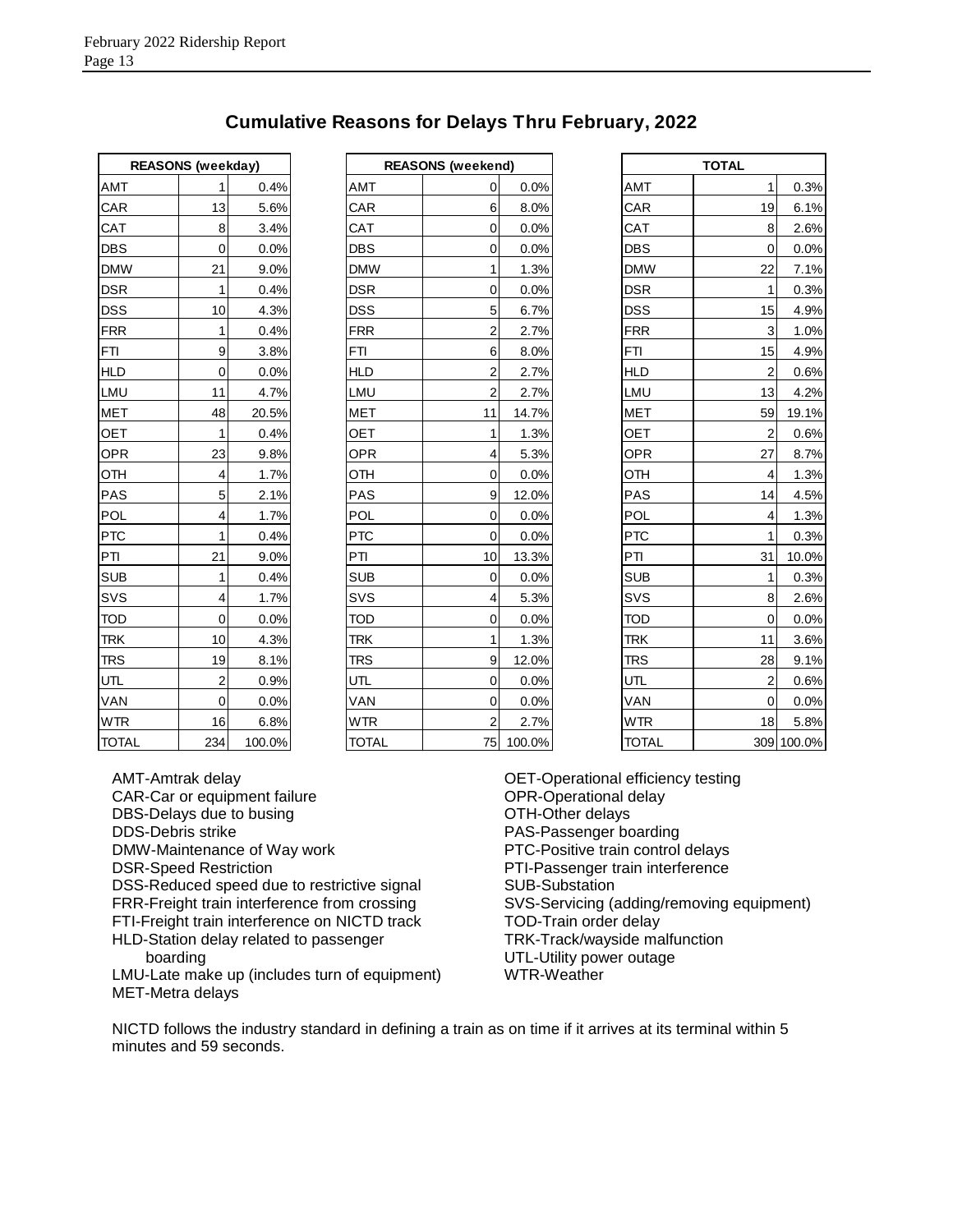|           |               | Tue | Wed            | Thu | Fri | Mon            | Tue | Wed            | Thu | Fri | Mon            | Tue | Wed | Thu            | Fri | Mon | Tue            | Wed | Thu            | Fri | Mon | Days        | Days | %       |
|-----------|---------------|-----|----------------|-----|-----|----------------|-----|----------------|-----|-----|----------------|-----|-----|----------------|-----|-----|----------------|-----|----------------|-----|-----|-------------|------|---------|
| Train     | Arrive        |     | $\mathbf{2}$   | 3   | 4   | $\overline{7}$ | 8   | 9              | 10  | 11  | 14             | 15  | 16  | 17             | 18  | 21  | 22             | 23  | 24             | 25  | 28  | Late        | Ran  | On Time |
|           | 102 5:48a     |     |                |     |     |                |     |                |     |     |                |     |     |                |     |     |                |     |                |     |     | $\mathbf 0$ | 20   | 100.0%  |
|           | 104 6:31      |     |                |     | 94  |                |     |                |     |     |                |     |     |                |     |     |                |     |                |     |     |             | 20   | 95.0%   |
|           | 6 6:55        |     | 9              |     | 72  |                |     | 8              | 10  |     |                |     |     |                |     | 6   | 6              |     |                |     |     | 6           | 20   | 70.0%   |
|           | 106 7:13      |     | $\overline{7}$ |     | 62  |                |     |                |     |     |                |     |     |                |     |     |                |     |                |     |     | 2           | 20   | 90.0%   |
|           | 108 7:35      |     |                |     | 50  |                |     |                |     |     |                |     |     |                |     |     |                |     |                |     |     |             | 20   | 95.0%   |
|           | 110 7:51      |     |                |     | 56  | 53             |     |                |     |     | 10             |     |     |                |     |     | 59             |     |                |     |     |             | 20   | 80.0%   |
|           | 112 8:08      |     | 6              |     | 51  | 14             | 13  |                | 11  |     | $\overline{7}$ |     |     |                |     |     | 16             |     |                |     |     |             | 20   | 65.0%   |
|           | 114 8:31      |     | $\overline{7}$ |     | 30  |                | 14  |                |     |     | 9              |     |     |                |     |     | 27             |     |                |     |     | 5           | 20   | 75.0%   |
|           | 214 8:52      |     | 8              |     | 15  |                |     |                |     |     | 10             |     |     |                |     |     | $\overline{7}$ |     |                |     |     |             | 20   | 80.0%   |
|           | 14 10:28      |     |                |     |     | 96             |     |                |     |     |                |     |     |                |     |     |                | 45  |                |     |     | 2           | 20   | 90.0%   |
| Train     | <b>Depart</b> |     |                |     |     |                |     |                |     |     |                |     |     |                |     |     |                |     |                |     |     |             |      |         |
|           | 11 3:57       | 11  |                |     | 8   | 8              |     | $\overline{7}$ |     |     |                |     |     |                | 55  |     |                | 14  |                |     | 42  |             | 20   | 65.0%   |
|           | 111 4:02      |     |                |     |     |                |     |                |     |     |                |     |     |                | 63  |     |                |     |                |     |     |             | 20   | 95.0%   |
|           | 113 4:28      |     |                |     |     |                |     |                |     |     | 21             |     |     | 35             | 121 | 8   |                |     |                |     |     |             | 20   | 80.0%   |
|           | 115 4:57      |     |                |     |     |                |     |                |     |     | 15             |     | 16  |                | 73  |     |                |     |                |     |     | 3           | 20   | 85.0%   |
|           | 117 5:10      |     | 9              |     |     |                |     |                |     |     | 13             |     |     | 12             | Α   |     |                |     | $\overline{7}$ |     |     |             | 19   | 78.9%   |
|           | 17 5:28       |     |                |     |     | $\overline{7}$ |     |                |     | 10  |                |     |     |                | 115 |     |                |     |                |     |     | 3           | 20   | 85.0%   |
|           | 217 5:32      |     |                |     |     |                |     |                |     |     |                |     |     |                | 67  |     |                |     |                |     |     |             | 20   | 95.0%   |
|           | 119 5:58      |     |                |     |     |                |     |                |     |     |                |     |     | $\overline{7}$ | 94  |     |                |     | 8              |     |     | 3           | 20   | 85.0%   |
|           | 19 7:10       |     |                | 10  |     |                |     |                | 30  | 47  |                |     |     | 8              | 30  | 13  |                |     | 19             |     | 30  | 8           | 20   | 60.0%   |
| High temp |               | 46  | 37             | 21  | 24  | 29             | 38  | 39             | 35  | 39  | 21             | 36  | 53  | 50             | 32  | 55  | 55             | 25  | 29             | 29  | 50  |             |      |         |
| Low temp  |               | 28  | 20             | 14  | 5   | 18             | 12  | 32             | 26  | 29  | 6              | 6   | 36  | 22             | 14  | 29  | 25             | 21  | 20             | 14  | 22  |             |      |         |

**RUSH HOUR\* TRAIN DELAYS - FEBRUARY 2022 (minutes late)**

\* Includes off-peak Trains 14 and 19 for comparative purposes

#### Temperatures from South Bend **MONTHLY SUMMARY OF RUSH HOUR ON TIME PERFORMANCE**

## On time **January February March April May June**

| A = Annulled |                   | #Late | #Ran | %On time | #Late      |     |       |  | #Ran  %On time  #Late   #Ran  %On time  #Late   #Ran  %On time  #Late   #Ran  %On time  #Late |  |  |  |  | #Ran %On time |
|--------------|-------------------|-------|------|----------|------------|-----|-------|--|-----------------------------------------------------------------------------------------------|--|--|--|--|---------------|
|              | <b>WB Rush</b>    |       | 1851 | 90.8%    | 30         | 180 | 83.3% |  |                                                                                               |  |  |  |  |               |
|              | <b>EB Rush</b>    |       | 168  | 92.3%    | <b>261</b> | 159 | 83.6% |  |                                                                                               |  |  |  |  |               |
|              | <b>Total Rush</b> |       | 353  | 91.5%    | 56         | 339 | 83.5% |  |                                                                                               |  |  |  |  |               |